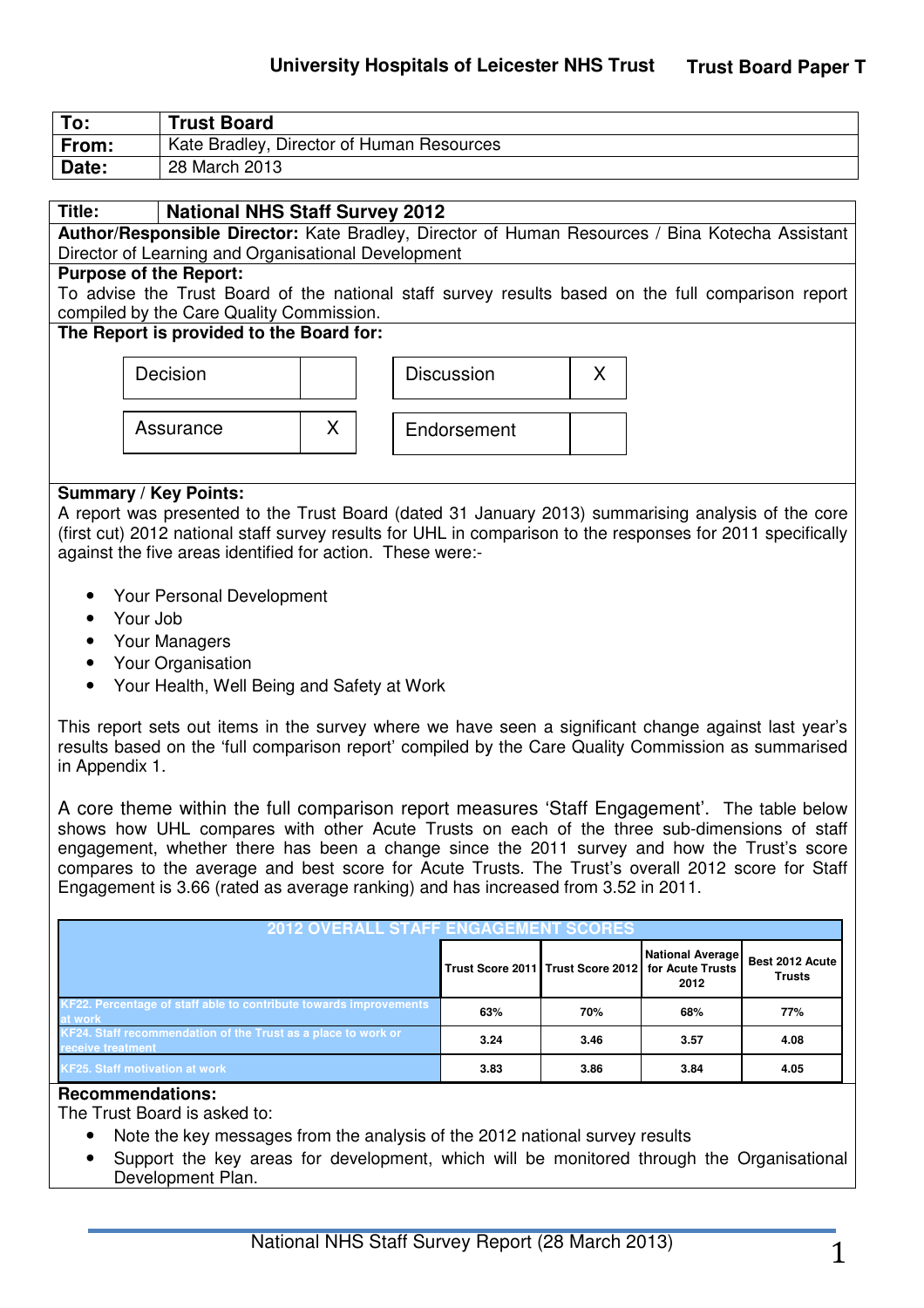| 2013-2015 Strategic Risk Register           | <b>Performance KPIs</b>                                     |  |
|---------------------------------------------|-------------------------------------------------------------|--|
| Risk 3                                      | Appraisal<br>Training attendance<br><b>Sickness Absence</b> |  |
|                                             | Turnover rate                                               |  |
| Resource Implications (e.g. Financial, HR): |                                                             |  |

Allocation will be determined based on priorities identified.

The UHL Listening into Action Sponsor Group will progress action planning against key items (that correlate with the 'Pulse Check' survey) and integrate these into the UHL Listening into Action Framework adoption plan (defined by a pre-set 'route map').

#### **Assurance Implications:**

Forms part of the annual Care Quality Commission (CQC) standards monitoring process.

#### **Patient and Public Involvement (PPI**):

Results to be reviewed in conjunction with patient survey to provide public statement of Trust performance.

#### **Equality Impact:**

Part of the analysis examines if there are response differences between staff groups pertaining to the nine protected characteristics

#### **Information exempt from Disclosure:** No

#### **Requirement for further review?**

Monitor progress through the UHL Organisational Development Plan (2013/15).

Improvements against key survey items (identified within the Staff Pulse Check) will specifically be monitored over the next 12 months by the UHL Listening into Action Sponsor Group.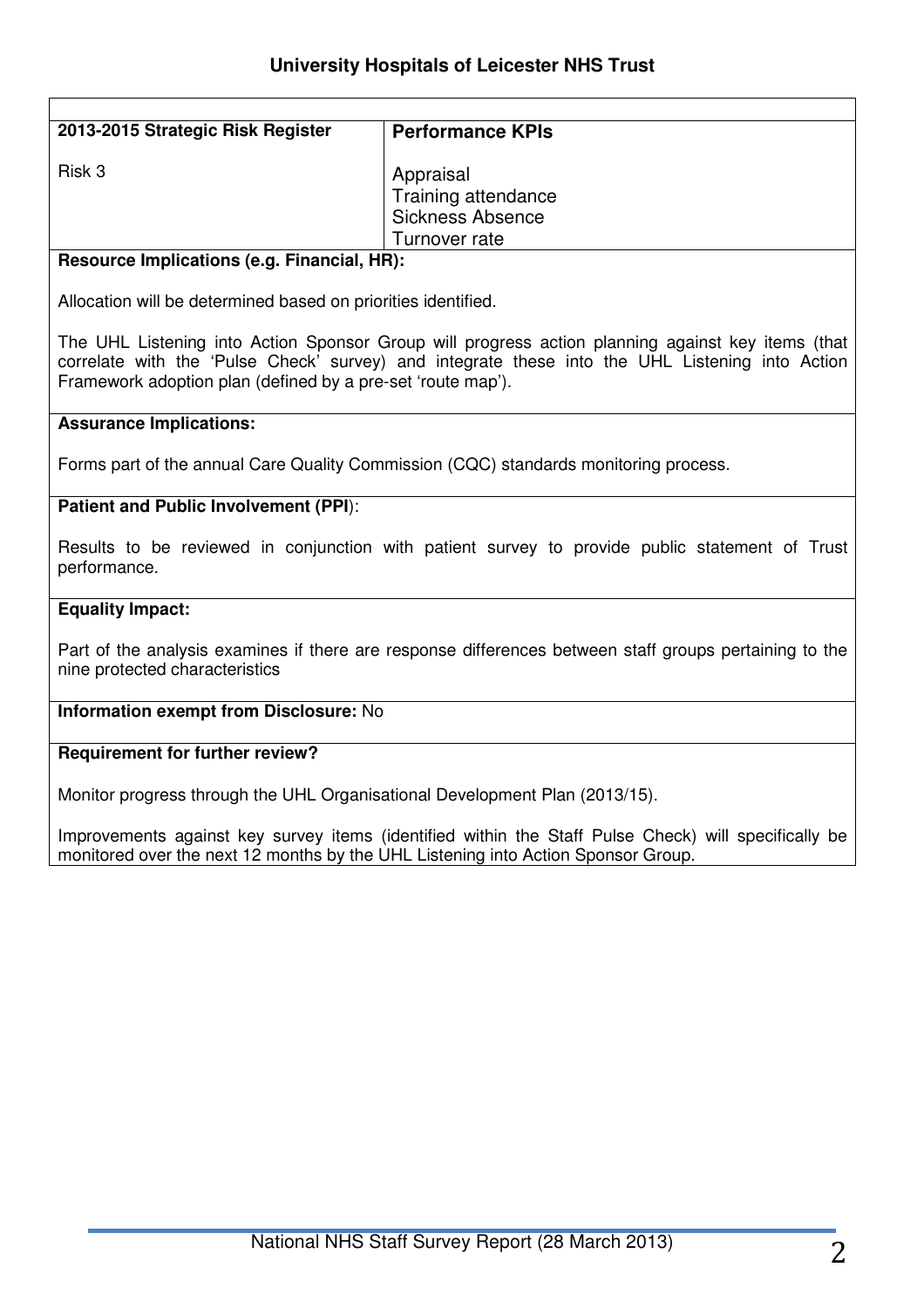| <b>University Hospitals of Leicester NHS Trust</b> |                                                      |  |
|----------------------------------------------------|------------------------------------------------------|--|
| <b>REPORT TO:</b>                                  | <b>Trust Board</b>                                   |  |
| DATE:                                              | <b>28 March 2013</b>                                 |  |
| <b>REPORT FROM:</b>                                | <b>Kate Bradley - Director of Human Resources</b>    |  |
| <b>REPORT BY:</b>                                  | Bina Kotecha - Assistant Director of Learning and OD |  |
| <b>SUBJECT:</b>                                    | <b>NATIONAL NHS STAFF SURVEY RESULTS 2012</b>        |  |

## 1.0 **INTRODUCTION**

1.1 The 10<sup>th</sup> national annual staff attitude and opinion survey was conducted between October and December 2012. The survey is conducted on behalf of the Care Quality Commission (CQC) and the results form a key part of the Commission's assessment of the Trust in respect of its regulatory activities such as registration, the monitoring of on-going compliance and reviews.

#### 2.0 **PURPOSE**

2.1 The purpose of the survey is to collect staff views about their experiences of working in their local NHS Trust. It provides Trusts with information about the views and experiences of its staff to help improve the working lives of staff and the quality of care for patients. Importantly, staff are asked a small number of key questions relating to their opinions regarding the standard of care provided at their place of work.

#### 3.0 **PARTICIPATION**

3.1 Analysis by the CQC of the survey results is undertaken through a self-completed questionnaire by a random sample of staff selected from across the whole Trust. 1700 staff were selected to receive the survey and 840 completed responses were returned, giving a response rate of 52%.

#### 4.0 **STRUCTURE**

4.1 As illustrated in Appendix 1, the survey provides 28 key findings about working in the NHS derived from the responses to 174 questions. The key findings are linked to, and provide information about progress against the four pledges to staff in the NHS Constitution together with two additional themes; Staff Satisfaction and Equality and Diversity.

#### 5.0 **KEY RESULTS FOR UHL**

#### 5.1 **Actions Arising from the 2011 Survey**

- 5.1.1 The results from the 2011 national staff survey saw some deterioration in the feedback from staff in a number of areas. The results were not altogether surprising given the difficult year the Trust experienced. In view of this feedback, we reviewed the Staff Engagement Eight Point Action Plan that had been put in place in 2010 and decided that we should continue to support its implementation as embedding the actions it set out still seemed relevant in the context of the results. The Staff Engagement Action Plan comprised of key improvement actions under the following headings:-
	- 1. Values, behaviours and staff attitudes
	- 2. Appraisal
	- 3. Communication
	- 4. Recognition and acknowledgement
	- 5. Work/life balance and health and well-being
	- 6. Opportunity to develop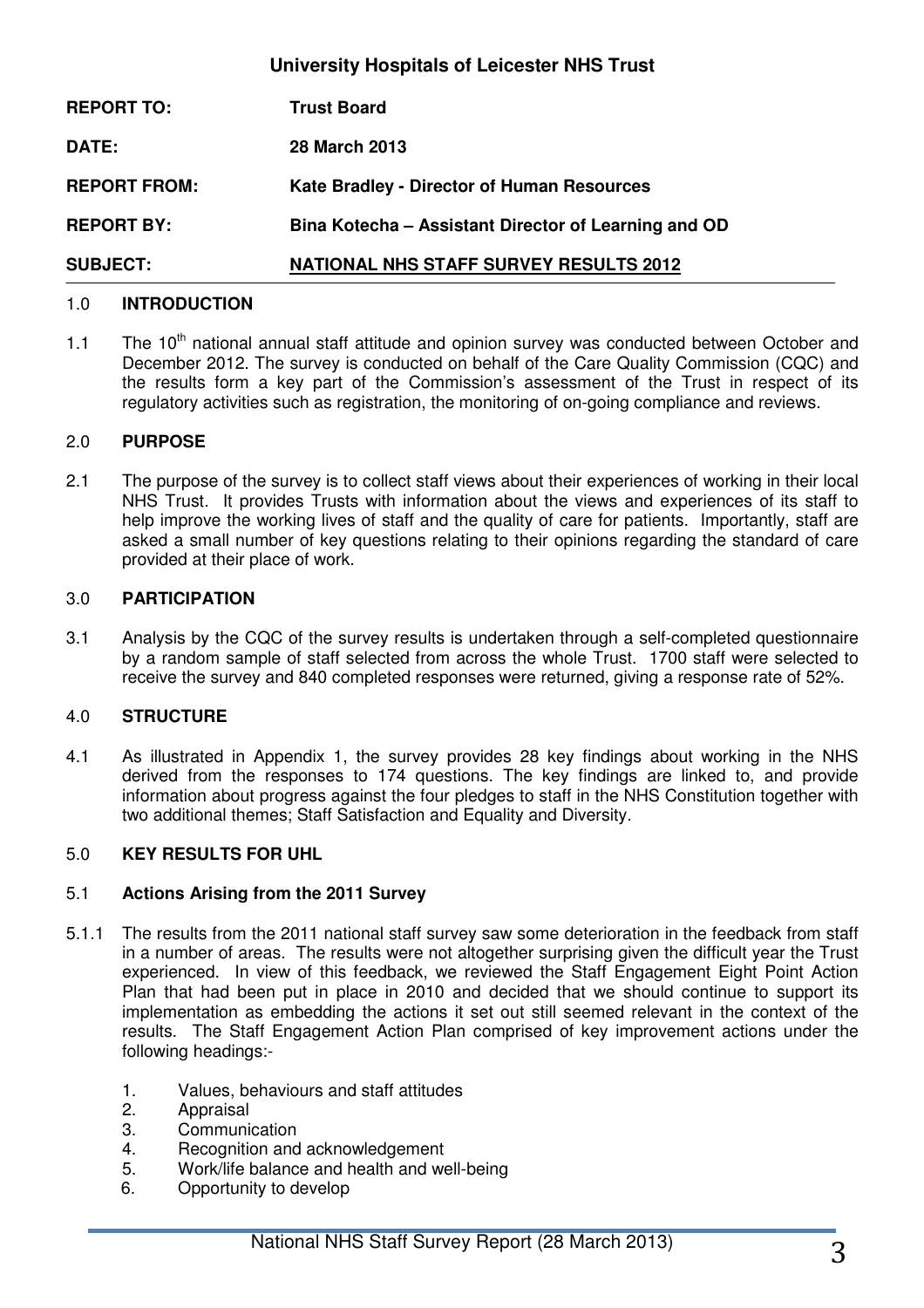- 7. Equality and diversity training
- 8. Materials and equipment to do the job
- 5.1.2 The Staff Engagement Action Plan can be accessed from iNsite at the following address:

http://moss.xuhltr.nhs.uk/websites/staffexperience/default.aspx

- 5.1.3 In measuring levels of staff engagement the annual 2012-13 Local Staff Survey was conducted during May and June 2012 over a period of eight weeks. A report on the results of the local survey and update on progress against key staff experience improvement actions was presented to the Trust Board (report dated: 25 October 2012).
- 5.1.4 The local survey is undertaken through a self-completed questionnaire (on-line and paper version) and during the 2012-13 survey period we received a total of 4323 completed responses. Analysis of results of the 2012-13 survey demonstrated a decrease (between 1-8%) in positive response rates against each of the fifteen questions. Findings also illustrated that results of local polling were highly variable by Directorate, Division and Clinical Business Unit area. Following feedback of results (October 2012), local action plans have been co-created involving and empowering staff in bringing about changes, through 'Think Tanks', 'Staff Focus Groups' or 'Ward Based Meetings'. Local action plans will be evaluated at agreed intervals, adopting a "you said, we did" approach.

#### 6.0 **2011 UHL RESULTS**

6.1 As reported to the Trust Board in January 2013, generally the 'first cut' results of the 2012 national survey showed some pleasing improvements more or less across the board. The results evidenced a positive shift in staff experience and indicated some improvement from the previous position reported, based on the local polling results. As reported to the Trust Board, the 'first cut' results were mapped against the Staff Engagement Eight Point Action Plan, as illustrated in Appendix 2.The results indicate that actions taken during 2012 have made a difference. The increased focus on patient quality, the production of the Strategic Direction, Clinical Strategy, the Quality Ambitions and revised Organisational Development Plan are likely to have contributed to improved results. Also the inclusive way in which these developments have been created involving staff and asking their opinions will have helped. Additionally, work that has been taking place in the Divisions and Corporate Directorates on developing new approaches to staff engagement will also have impacted positively to how staff are feeling about UHL.

## 7. **KEY FINDINGS BASED ON THE CQC 2012 NATIONAL STAFF SURVEY REPORT**

- 7.1 The CQC Key Findings Data (questions are grouped nationally into key areas, known as 'Key Findings') at Appendix 1 clearly highlights that statistically with respect to fourteen of the Key Findings the results at UHL have experienced 'no change'. We have seen an 'increase' against six Key Findings, with one area of deterioration since the 2011 survey (specific to Health and Safety training). The findings also highlight significant areas for review and action in a number of Key Findings.
- 7.2 The five Key Findings for which the Trust compares most favourably with other Acute Trusts are summarised below, also indicating changes since the 2011 survey and how the Trust's score compares to the average and best score for Acute Trusts:-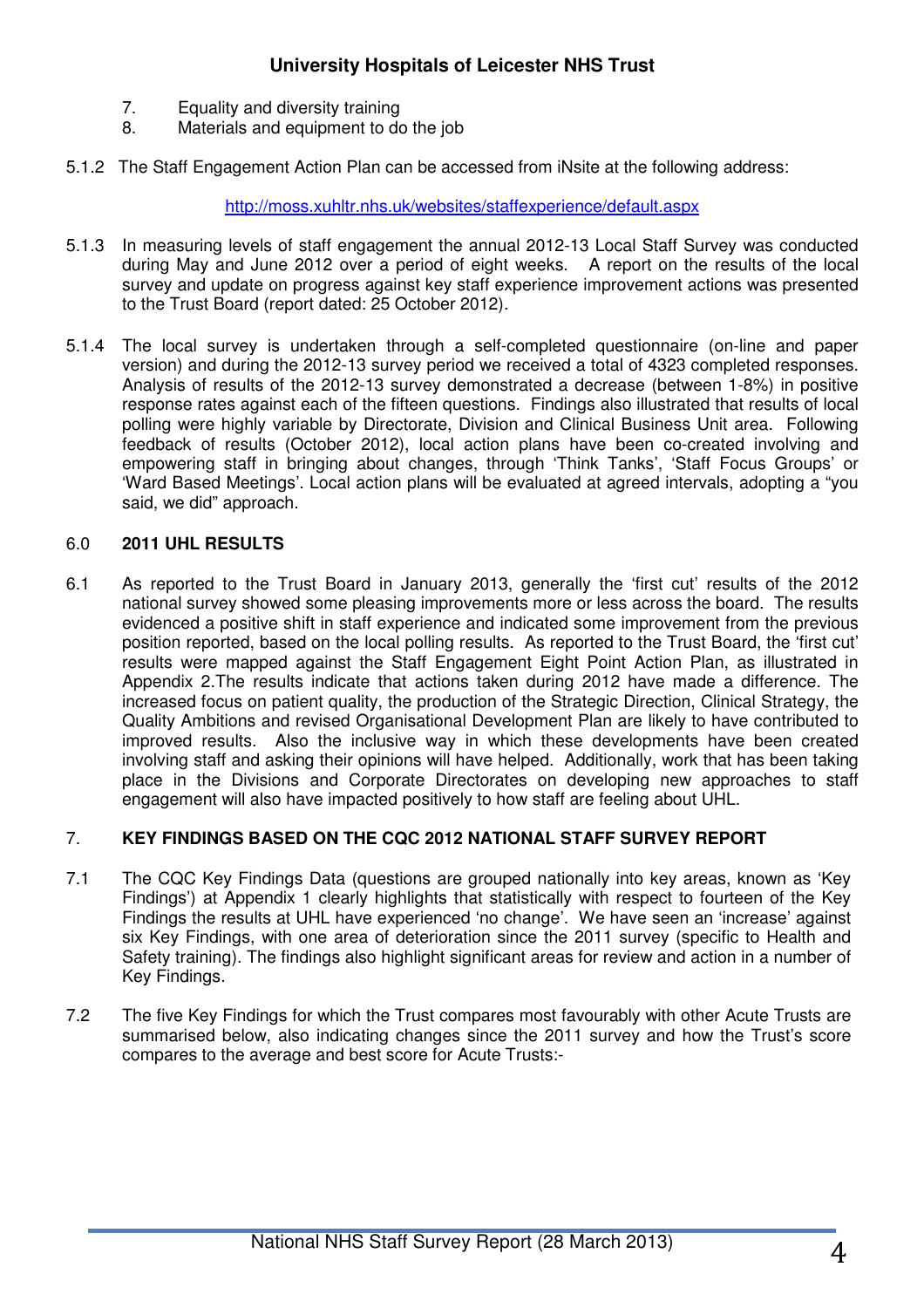| <b>2012 TOP FIVE RANKING SCORES</b>                                                                                              |              |                                   |                                                     |                                  |
|----------------------------------------------------------------------------------------------------------------------------------|--------------|-----------------------------------|-----------------------------------------------------|----------------------------------|
|                                                                                                                                  |              | Trust Score 2011 Trust Score 2012 | <b>National Average</b><br>for Acute Trusts<br>2012 | Best 2012 Acute<br><b>Trusts</b> |
| KF7. Percentage of staff appraised in last 12 months                                                                             | 90%          | 94%                               | 84%                                                 | 94%                              |
| KF18. Percentage of staff experiencing harassment, bullying or<br>abuse from patients, relatives or the public in last 12 months | new question | 26%                               | 30%                                                 | 19%                              |
| KF8. Percentage of staff having well structured appraisals in last 12<br>months                                                  | 37%          | 42%                               | 36%                                                 | 48%                              |
| KF17. Percentage of staff experiencing physical violence from staff<br>in last 12 months                                         | new question | 2%                                | 3%                                                  | 0%                               |
| KF11. Percentage of staff suffering work related stress in last 12<br>months.                                                    | 28%          | 34%                               | 37%                                                 | 28%                              |

These reflect areas of focus detailed within the Trust's Staff Engagement Action Plan.

7.3 The five Key Findings for which the Trust compares least favourably with other Acute Trusts are summarised below, also indicating changes since the 2011 survey and how the Trust's score compares to the average and best score for Acute Trusts:-

| <b>2012 BOTTOM FIVE RANKING SCORES</b>                                                                 |              |                                   |                                                     |                                  |
|--------------------------------------------------------------------------------------------------------|--------------|-----------------------------------|-----------------------------------------------------|----------------------------------|
|                                                                                                        |              | Trust Score 2011 Trust Score 2012 | <b>National Average</b><br>for Acute Trusts<br>2012 | Best 2012 Acute<br><b>Trusts</b> |
| KF21. Percentage of staff reporting good communication between<br>senior management and staff          | new question | 22%                               | 27%                                                 | 44%                              |
| KF20. Percentage of staff feeling pressure in last 3 months to attend<br>work when feeling unwell      | 28%          | 32%                               | 29%                                                 | 21%                              |
| KF24. Staff recommendation of the Trust as a place to work or<br>receive treatment                     | 3.24         | 3.46                              | 3.57                                                | 4.00                             |
| KF6. Percentage of staff receiving job-relevant training, learning or<br>development in last 12 months | new question | 79%                               | 81%                                                 | 89%                              |
| KF12. Percentage of staff saying hand washing materials are always<br>available                        | 57%          | 57%                               | 60%                                                 | 77%                              |

 These are key areas of focus for review, discussion and action planning. It is essential that this review links to the 'Listening into Action' and patient survey work (aligned to the UHL Quality Commitment) that is being undertaken.

7.4 The largest change, where staff experiences have improved at UHL since the 2011 survey relates to the following five Key Finding areas:-

| Largest Local Changes since the 2011 Survey - Staff Experience Improved                                          |      |                                   |  |  |
|------------------------------------------------------------------------------------------------------------------|------|-----------------------------------|--|--|
|                                                                                                                  |      | Trust Score 2011 Trust Score 2012 |  |  |
| <b>KF23. Staff job satisfaction</b>                                                                              | 3.45 | 3.58                              |  |  |
| KF1. Percentage of staff feeling satisfied with the quality of work and<br>patient care they are able to deliver | 70%  | 77%                               |  |  |
| KF15. Fairness and effectiveness of incident reporting procedures                                                | 3.40 | 3.53                              |  |  |
| KF26. Percentage of staff having equality and diversity training in<br>last 12 months                            | 38%  | 57%                               |  |  |
| KF24. Staff recommendation of the trust as a place to work or<br><b>receive treatment</b>                        | 3.24 | 3.46                              |  |  |

This is a positive local result and improvement can be aligned to the Staff Engagement Action Plan. However we note that as shown in section 7.3 of this report, when compared with other Acute Trusts, the score for KF24 is worse than average.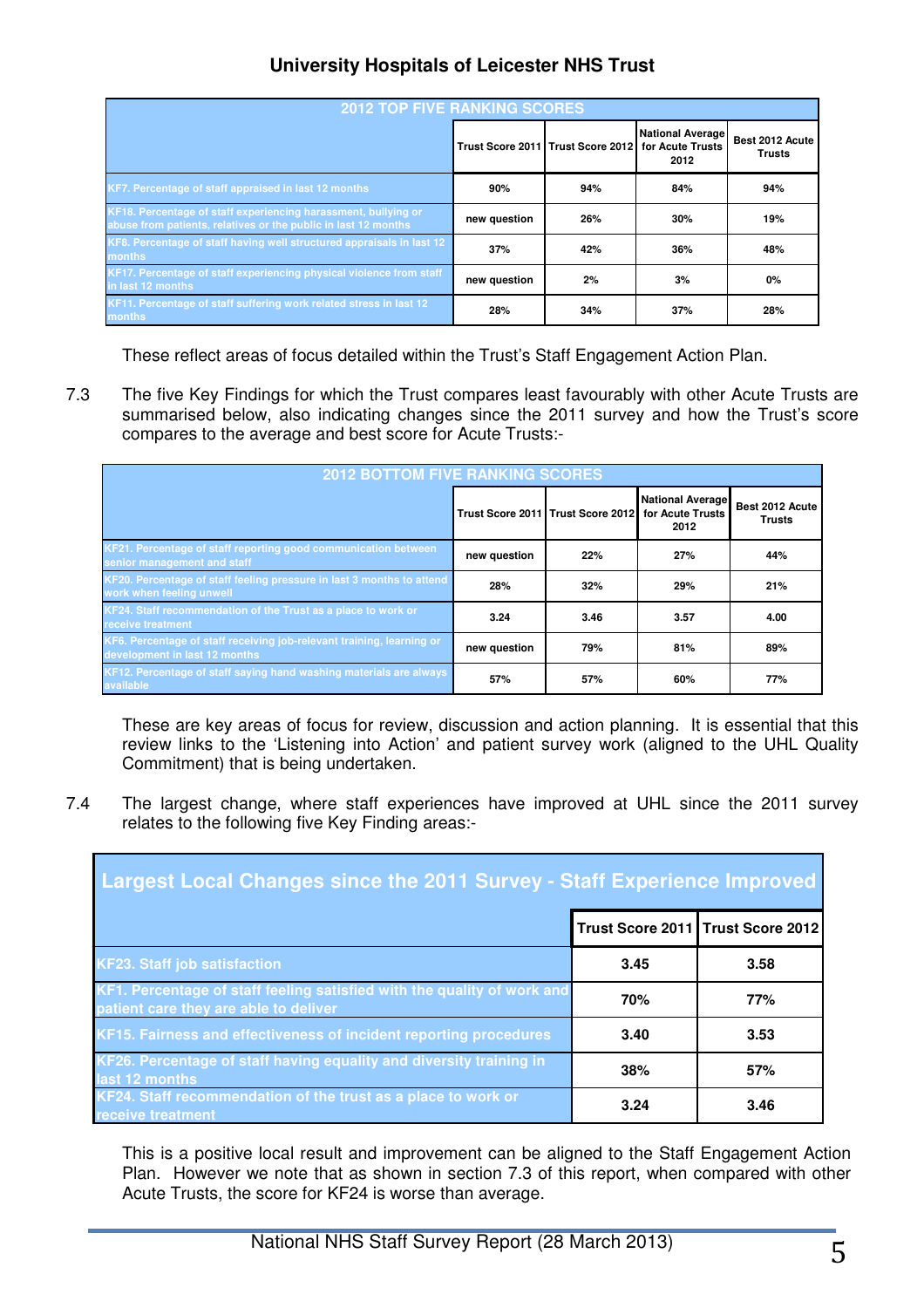7.5 Our staff survey report shows that we have seen some deterioration against one Key Finding at UHL, since the 2011 survey, with respect to the percentage of staff receiving health and safety training in the last 12 months (reduced from 81% to 73%). This will be addressed as part of the Trust's Statutory and Mandatory Training review (key improvement actions agreed by Executive Team on 5 February 2013).

### 8.0 **NEXT STEPS**

- 8.1 The Organisational Development (OD) Plan builds on the Staff Engagement Action Plan and sets out a series of actions under its six key themes:-
	- Live our values
	- Improve two-way engagement
	- Strengthen leadership
	- Enhance workplace learning
	- Improve external relationships and working partnerships
	- Encourage creativity and innovation
- 8.2 As reported to the Trust Board in February 2013, for each of the substantial work programmes, key priorities have been identified during 2013/14 and 2014/15 also supported by fundamental areas that are considered core. We have agreed a range of Staff Attitude and Opinion Survey result targets for the duration of the plan and are working back to set out targets for 2013/14 and 2014/15. The OD Plan will be fully integrated into Corporate, Divisional and CBU Plans with inclusion of reliable output measurements and effective on-going tracking of progress by senior teams.
- 8.3 The OD Plan highlights key priorities specific to improving appraisal quality as detailed within the 'Enhance Workplace Learning' substantial work programme. An appraisal quality audit has commenced in March 2013 with the results presented to the Trust Board as part of the Workforce and Organisational Development Report (June 2013) and other Senior Leadership Teams in agreeing 2013/14 improvement actions. To coincide with the 'Strengthening Leadership' substantial work programme and as reported to the Trust Board in February 2013, we have cocreated Leadership and Management Standard that will be integral within the appraisal process and set clear expectation of "people mangers".
- 8.4 As part of our 'Improve two-way engagement' work programme a series of actions have been set out to enhance Board, Executive and Senior Leadership Team engagement and involvement. A proposal to adopt the 'Listening into Action' approach at UHL was approved by the Trust Board (31 January 2013). This is an action orientated approach to engaging the right people in achieving quality outcomes. This pioneering approach has seen positive improvements in staff and patient experience results and a positive shift in organisational culture and leadership.
- 8.5 As agreed by the Executive Team on the 5 February, a new system 'OCB Media' will be introduced in 2013/14 to improve staff access to health and safety training and other elements of statutory and mandatory training, through the provision industry standard e-learning modules. The Executive Team have approved an investment of £56.5k to cover system set-up costs and a UHL Task and Finish Group will be established (March 2013) to agree on an implementation plan and quality outcome measures.
- 8.6 The Infection Prevention Control Team are working closely with Interserve FM and Deb Limited in improving Trust wide promotion of hand washing materials to correspond with actions agreed following a 2012 internal audit conducted in August. Audit findings illustrated overall 64.5% compliance with respect to availability of hand sanitisers in clinical areas**.**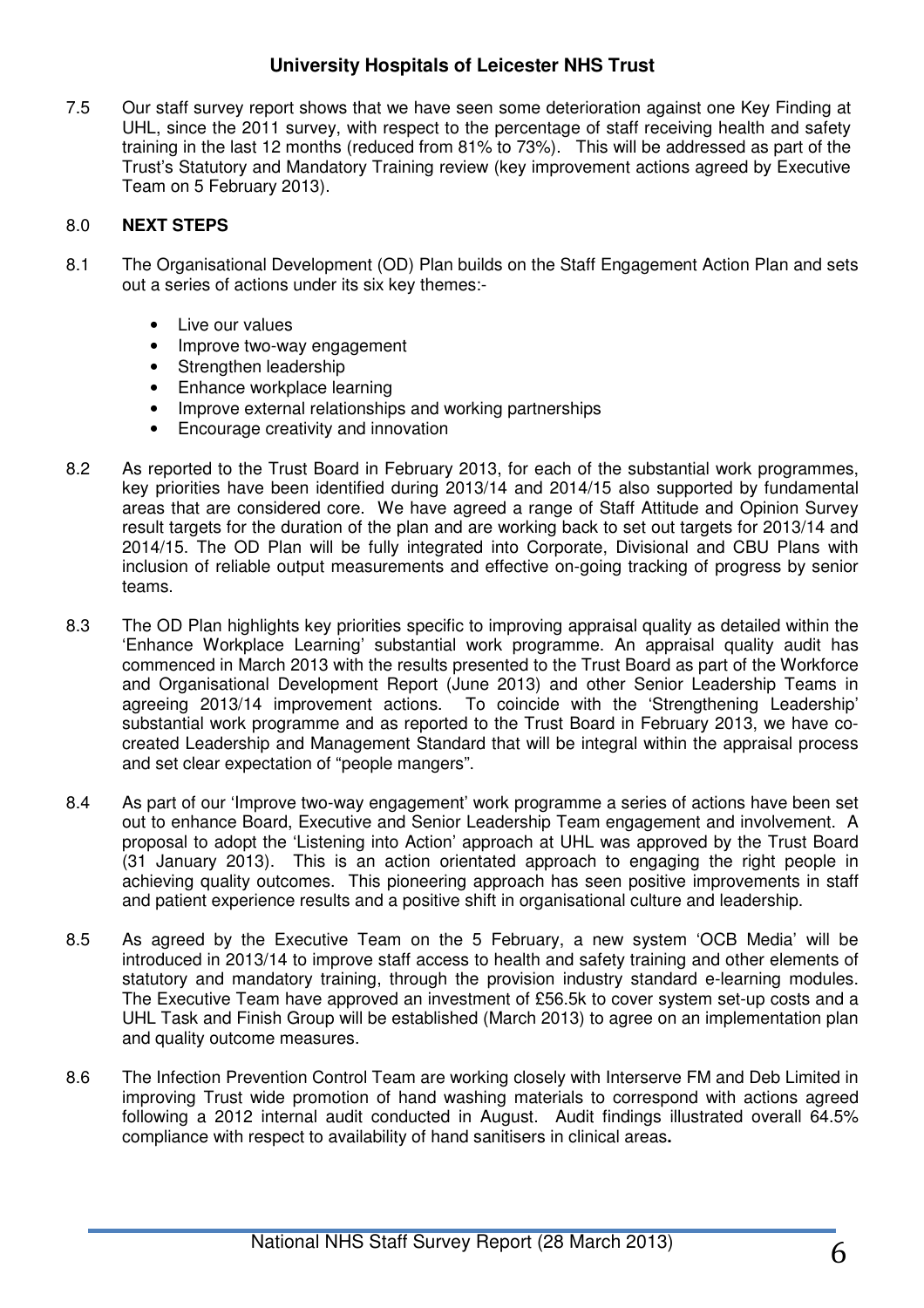## 9.0 **RECOMMENDATION**

- 9.1 The Trust Board is asked to:-
	- Note the key messages from the analysis of the 2012 national survey results
	- Support the key areas for development which will be monitored through the Organisational Development Plan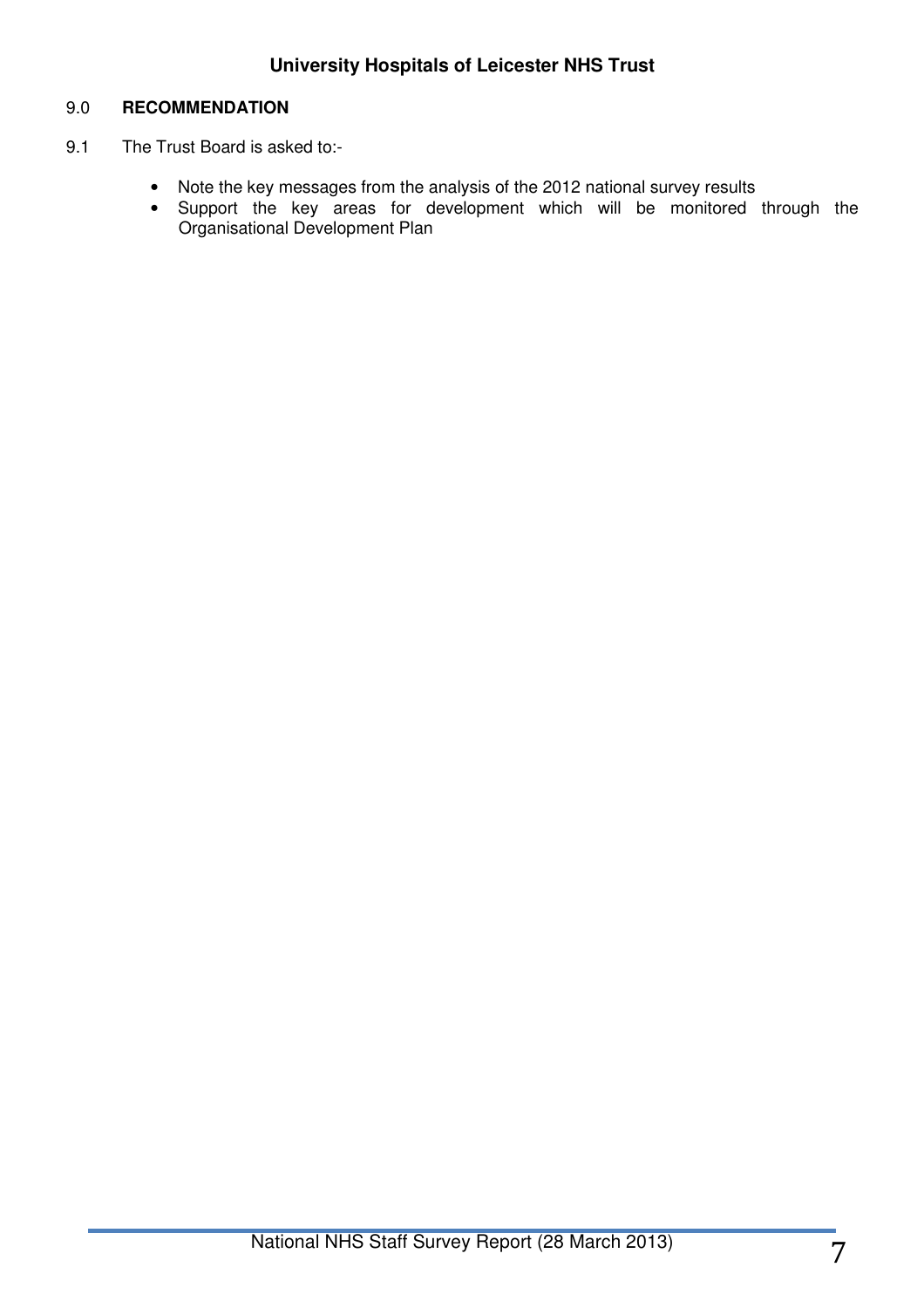#### **Appendix 1**

#### 3.4. Summary of all Key Findings for University Hospitals Of Leicester NHS Trust

- √ Green = Positive finding, e.g. in the best 20% of acute trusts, better than average, better than 2011.
- ! Red = Negative finding, e.g. in the worst 20% of acute trusts, worse than average, worse than 2011. 'Change since 2011 survey' indicates whether there has been a statistically significant change in the Key Finding since the 2011 survey.
- -- Because of changes to the format of the survey questions this year, comparisons with the 2011 score are not possible.
- For most of the Key Finding scores in this table, the higher the score the better. However, there are some scores for which a high score would represent a negative finding. For these scores, which are marked with an asteri

|                                                                                                                                                           | Change since 2011 survey               | Ranking, compared with<br>all acute trusts in 2012 |
|-----------------------------------------------------------------------------------------------------------------------------------------------------------|----------------------------------------|----------------------------------------------------|
| STAFF PLEDGE 1: To provide all staff with clear roles, responsibilities and rewarding jobs.                                                               |                                        |                                                    |
| KF1. % feeling satisfied with the quality of work and<br>patient care they are able to deliver                                                            | $\checkmark$ Increase (better than 11) | ! Below (worse than) average                       |
| KF2. % agreeing that their role makes a difference to<br>patients                                                                                         | • No change                            | ✔ Above (better than) average                      |
| * KF3. Work pressure felt by staff                                                                                                                        |                                        | ! Above (worse than) average                       |
| KF4. Effective team working                                                                                                                               | . No change                            | ! Below (worse than) average                       |
| * KF5. % working extra hours                                                                                                                              | • No change                            | ✔ Below (better than) average                      |
| STAFF PLEDGE 2: To provide all staff with personal development, access to appropriate training for their<br>jobs, and line management support to succeed. |                                        |                                                    |
| KF6. % receiving job-relevant training, learning or<br>development in last 12 mths                                                                        |                                        | ! Below (worse than) average                       |
| KF7, % appraised in last 12 mths                                                                                                                          | $\checkmark$ Increase (better than 11) | ✔ Highest (best) 20%                               |
| KF8. % having well structured appraisals in last 12<br>mths                                                                                               | • No change                            | ✔ Highest (best) 20%                               |
| KF9. Support from immediate managers                                                                                                                      | • No change                            | • Average                                          |
| STAFF PLEDGE 3: To provide support and opportunities for staff to maintain their health, well-being and<br>safety.                                        |                                        |                                                    |
| Occupational health and safety                                                                                                                            |                                        |                                                    |
| KF10. % receiving health and safety training in last 12<br>mths                                                                                           | ! Decrease (worse than 11)             | • Average                                          |
| * KF11, % suffering work-related stress in last 12 mths                                                                                                   | • No change                            | ✔ Lowest (best) 20%                                |
| Infection control and hygiene                                                                                                                             |                                        |                                                    |
| KF12. % saying hand washing materials are always<br>available                                                                                             | • No change                            | ! Below (worse than) average                       |
| <b>Errors and incidents</b>                                                                                                                               |                                        |                                                    |
| * KF13. % witnessing potentially harmful errors, near<br>misses or incidents in last mth                                                                  | • No change                            | ✔ Below (better than) average                      |
| KF14. % reporting errors, near misses or incidents<br>witnessed in the last mth                                                                           | . No change                            | ✔ Above (better than) average                      |
| KF15. Faimess and effectiveness of incident reporting<br>procedures                                                                                       | √ Increase (better than 11)            | ✔ Above (better than) average                      |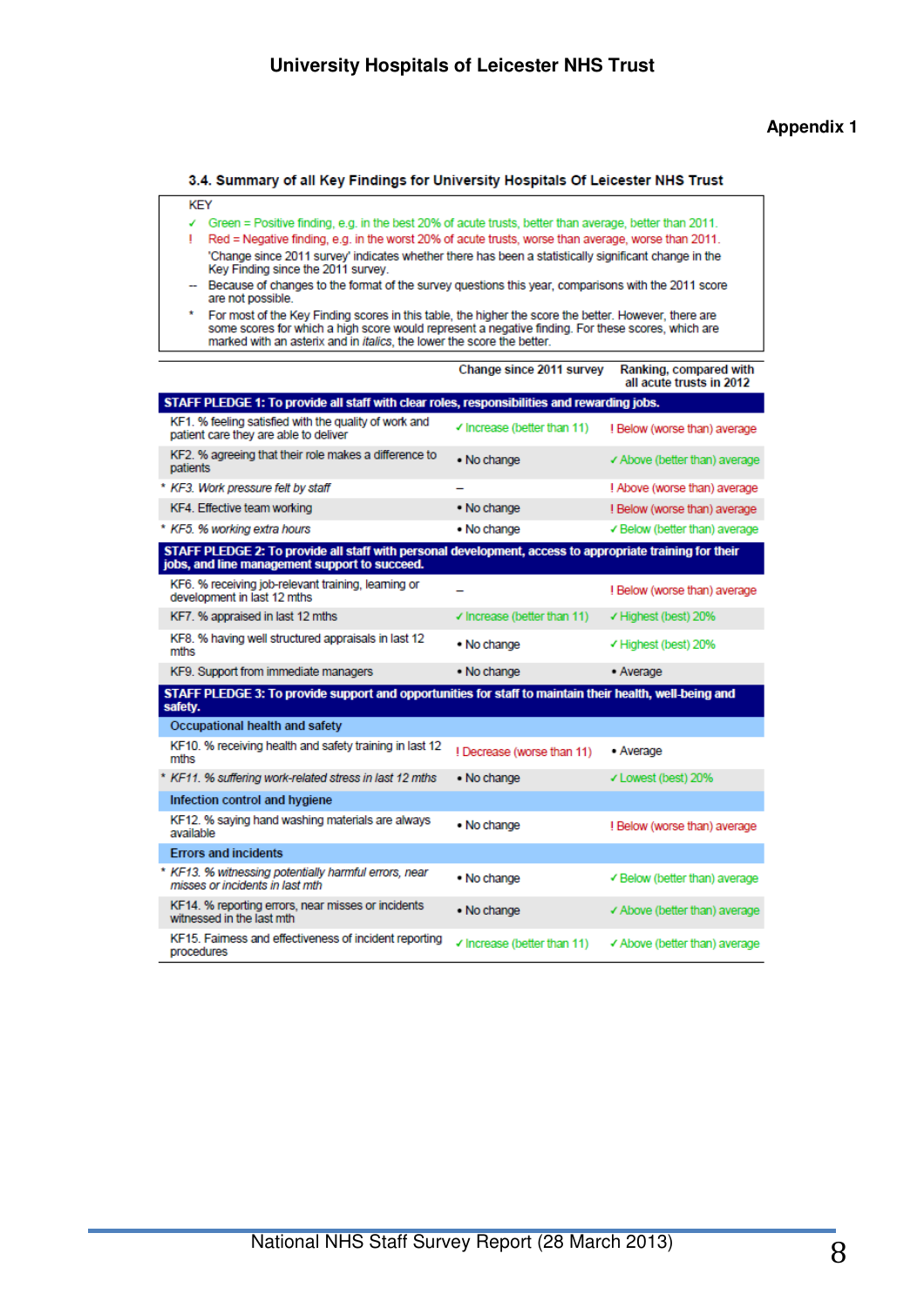3.4. Summary of all Key Findings for University Hospitals Of Leicester NHS Trust (cont)

|                                                                                                                                                                        | Change since 2011 survey               | Ranking, compared with<br>all acute trusts in 2012 |
|------------------------------------------------------------------------------------------------------------------------------------------------------------------------|----------------------------------------|----------------------------------------------------|
| <b>Violence and harassment</b>                                                                                                                                         |                                        |                                                    |
| * KF16, % experiencing physical violence from patients.<br>relatives or the public in last 12 mths                                                                     |                                        | • Average                                          |
| * KF17. % experiencing physical violence from staff in<br>last 12 mths                                                                                                 |                                        | ✔ Lowest (best) 20%                                |
| * KF18. % experiencing harassment, bullying or abuse<br>from patients, relatives or the public in last 12 mths                                                         |                                        | ✔ Lowest (best) 20%                                |
| * KF19, % experiencing harassment, bullying or abuse<br>from staff in last 12 mths                                                                                     |                                        | ✔ Below (better than) average                      |
| <b>Health and well-being</b>                                                                                                                                           |                                        |                                                    |
| * KF20, % feeling pressure in last 3 mths to attend work<br>when feeling unwell                                                                                        | • No change                            | ! Highest (worst) 20%                              |
| STAFF PLEDGE 4: To engage staff in decisions that affect them, the services they provide and empower<br>them to put forward ways to deliver better and safer services. |                                        |                                                    |
| KF21. % reporting good communication between senior<br>management and staff                                                                                            |                                        | ! Lowest (worst) 20%                               |
| KF22. % able to contribute towards improvements at<br>work                                                                                                             | • No change                            | ✔ Above (better than) average                      |
| <b>ADDITIONAL THEME: Staff satisfaction</b>                                                                                                                            |                                        |                                                    |
| KF23. Staff job satisfaction                                                                                                                                           | √ Increase (better than 11)            | • Average                                          |
| KF24. Staff recommendation of the trust as a place to<br>work or receive treatment                                                                                     | $\checkmark$ Increase (better than 11) | ! Below (worse than) average                       |
| KF25. Staff motivation at work                                                                                                                                         | • No change                            | ✔ Above (better than) average                      |
| <b>ADDITIONAL THEME: Equality and diversity</b>                                                                                                                        |                                        |                                                    |
| KF26. % having equality and diversity training in last 12<br>mths                                                                                                      | √ Increase (better than 11)            | • Average                                          |
| KF27. % believing the trust provides equal opportunities<br>for career progression or promotion                                                                        | • No change                            | ✔ Above (better than) average                      |
| * KF28, % experiencing discrimination at work in last 12<br>mths                                                                                                       | • No change                            | • Average                                          |